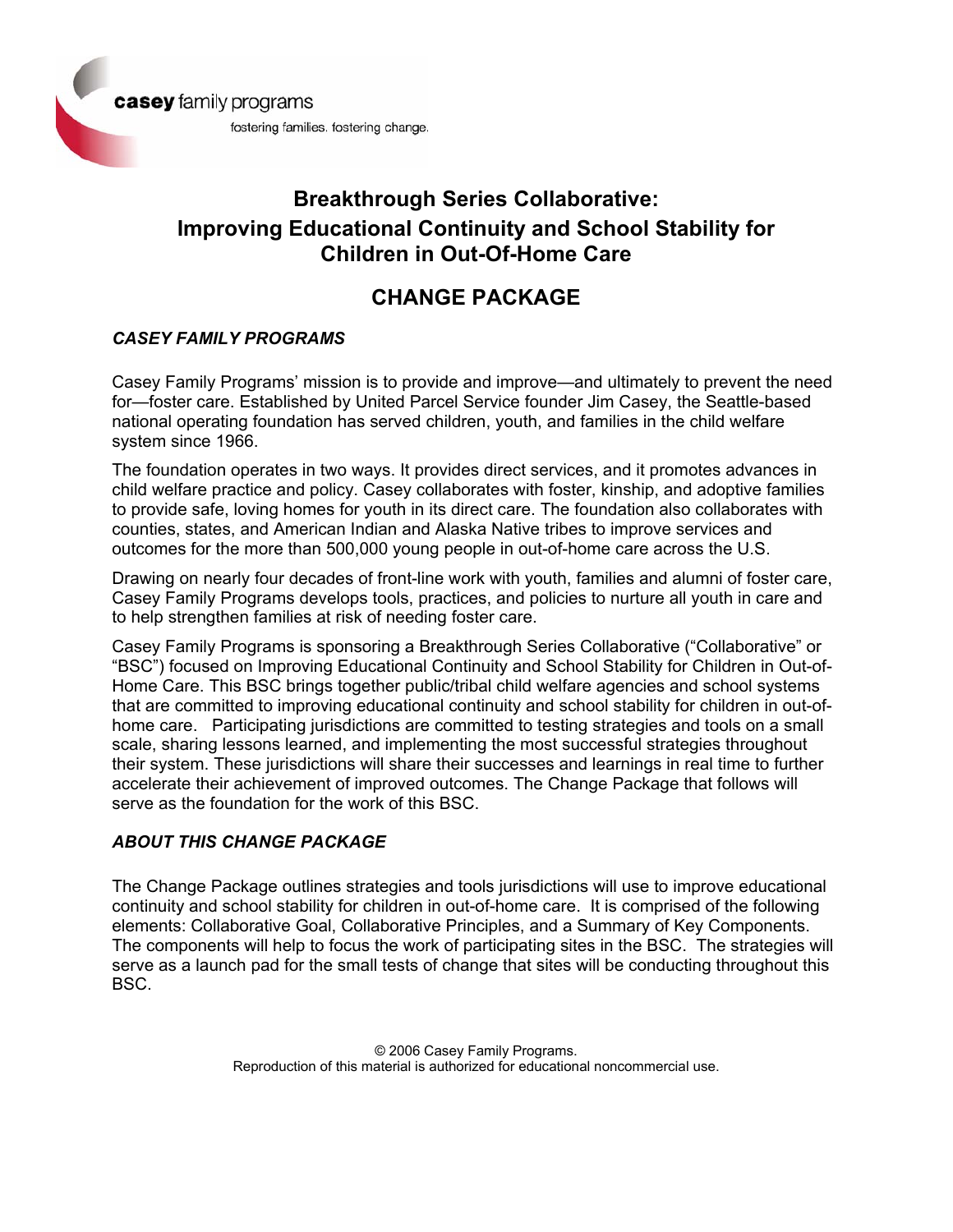## *COLLABORATIVE GOAL*

The goal for participating jurisdictions in this Collaborative is: to identify, develop, test, implement, and spread promising strategies for improving practice in their education and child welfare systems to support educational continuity and school stability for children in out-of-home care.

### *COLLABORATIVE PRINCIPLES*

This Change Package is built upon eight principles. These principles express the values that must guide all work in developing, adopting and implementing promising practices. The principles are interrelated and work together. The order does not reflect a judgment of each principle's respective value or importance. We believe that:

- 1. Promoting educational continuity and school placement stability is central to improving educational outcomes and fostering a positive school experience.
- 2. Children deserve access to the highest quality education, including access to assessments and services delivered by knowledgeable and skilled professionals.
- 3. Children have strengths and resiliency, high expectations and a desire to learn and to be successful.
- 4. Children are connected to families and larger support systems. As such engaging families and their support systems as partners in supporting their educational experience is vital.
- 5. Understanding the developmental, cultural, and environmental context of a child and family are necessary to fully support a positive educational experience.
- 6. Collaboration between multiple agencies and service systems (e.g., child welfare, legal system, schools), the community, and children and families is necessary for supporting a positive educational experience.
- 7. Agency leadership must assume responsibility and provide support for adopting and implementing promising practices at all levels of the organization.
- 8. Improved educational outcomes for children of color are advanced by the open discussion of personal, organizational and institutional racism and the development of strategies to remedy its impact on the educational outcomes of children.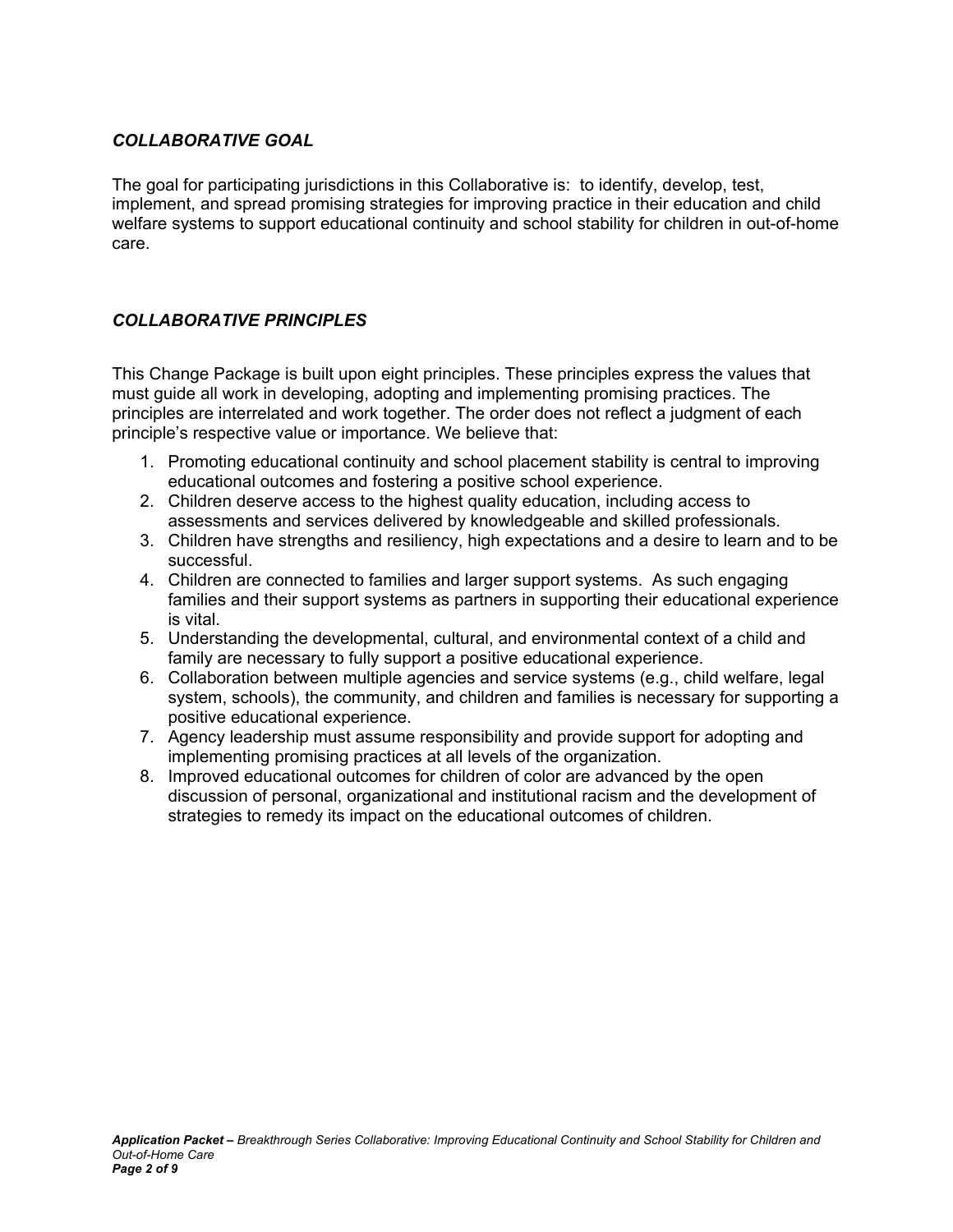#### *THE CHALLENGE*

The issue of educational continuity and school stability for children in out-of-home care speaks to many dynamics that shape a student's educational outcomes.

The longer a youth is in out-of-home care, the greater number of out-of-home placements he or she is likely to experience. Frequent changes in placements often yield to frequent changes in schools.<sup>[1](#page-2-0)</sup> Researchers suggest that it takes approximately 4-6 months for a child to recover academically after changing schools.<sup>[2](#page-2-1)</sup> Furthermore, changing schools during high school diminishes the chances for graduation. $3$  The educational impact of every school change is significant. Each time youth enter a new school, they must adjust to different curricula, different expectations, new friends, and new teachers.<sup>[4](#page-2-3)</sup> Children in out-of-home care must simultaneously adjust to a new home environment and community. The school environment often plays an important role for children in out-of-home care by proving opportunities to develop positive relationships with supportive teachers, school-based counselors and classmates. These relationships often provide a measure of protection from the disruption and uncertainty associated with out-of-home placements.<sup>[5](#page-2-4)</sup>

At every point along the child welfare continuum children of color are represented in numbers that far exceed their relative proportion of the population.<sup>[6](#page-2-5)</sup> Disproportionality of children of color is the result of multiple disadvantages that are social, political, economic and attitudinal in nature.<sup>[7](#page-2-6)</sup> Specific factors leading to disproportionality in the child welfare system include poverty, classism, racism, organizational culture, service strategy and resources.<sup>[8](#page-2-7)</sup>

As in the child welfare system, racism, cultural bias, and lack of cross-cultural expertise in working with youth of color (e.g., African American, Hispanic/Latino, American Indian and Alaska Native) are realities in the education system. These disparities directly affect the educational outcomes of youth of color<sup>[9](#page-2-8)</sup>. For example, research indicates that African American, Latino, and Native American students are less likely to succeed in school and there is a strong association between race and ethnicity and the likelihood of dropping out of school.<sup>[10](#page-2-9)</sup> Other populations of young people prone to discrimination and disparity in educational outcomes include youth who are lesbian, gay, bisexual, or transgender (LGBT), immigrant youth, and youth whose first language is not English.<sup>[11](#page-2-10)</sup> While the focus of this BSC is to improve educational continuity and school stability for all children in out-of-home care, we highly encourage those working with children of color and other populations prone to discrimination to learn more about their unique education needs, and to develop strategies that support culturally relevant educational supports and services<sup>[12](#page-2-11)</sup>.

The challenge for all systems is to ensure youth in out-of-home care receive a positive school experience that will result in each young person's achieving his or her individual potential.<sup>[13](#page-2-12)</sup> Positive school experiences enhance a youth's well-being, help them make more successful

 $\overline{\phantom{a}}$ 

- <span id="page-2-7"></span>8 Casey Family Programs (2005), p. 2
- 9 Casey Family Programs (2004), p. 38.

<sup>&</sup>lt;sup>1</sup> Yu, Day, & Williams (2002a).<br><sup>2</sup> Yu, Day, & Williams (2002a).

<span id="page-2-2"></span><span id="page-2-1"></span><span id="page-2-0"></span> $2$  Yu, Day, & Williams  $(2002a)$ .

<sup>3</sup> Rumberger, Larson, Ream, & Palardy (1999)., p.3.

<span id="page-2-3"></span><sup>4</sup> Casey Family Programs (2004), p. 38.

<span id="page-2-4"></span> $5$  Christian, (2003), p.1

<span id="page-2-5"></span><sup>6</sup> Casey Family Programs (2005), p. 2

<span id="page-2-6"></span><sup>7</sup> Casey Family Programs (2005), p. 2

<span id="page-2-11"></span>

<span id="page-2-10"></span><span id="page-2-9"></span><span id="page-2-8"></span><sup>&</sup>lt;sup>10</sup> Yu, Day, & Williams (2002a).<br><sup>11</sup> Casey Family Programs (2004), p. 39<br><sup>12</sup> Casey Family Programs (2004), p. 39<br><sup>13</sup> Yu, Day, & Williams (202a), p. 36.

<span id="page-2-12"></span>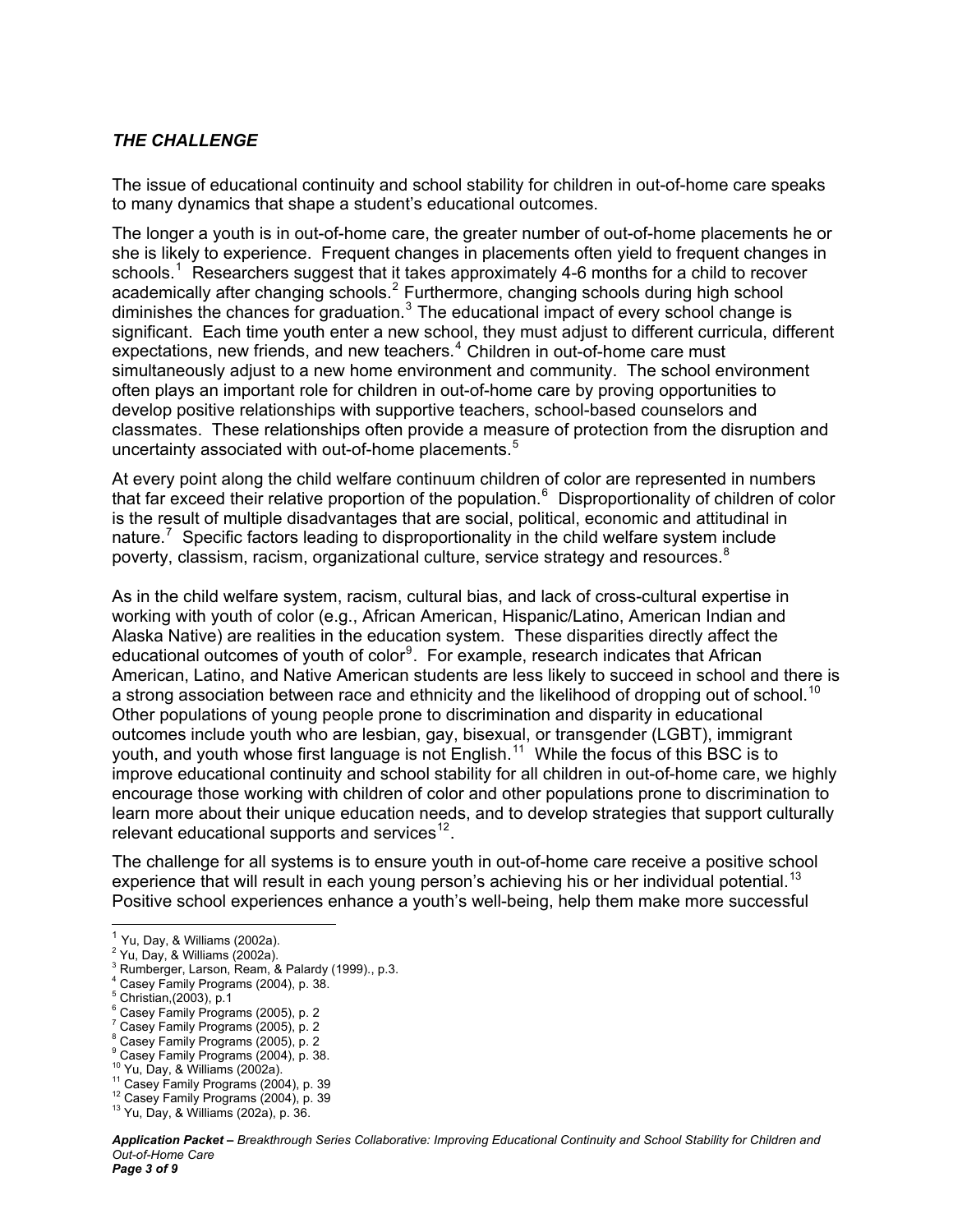transitions to adulthood, and increase their chances for personal fulfillment, economic self-sufficiency, and their ability to contribute to society.<sup>[14](#page-3-0)</sup>

### *SUMMARY OF COMPONENTS*

While the Principles provide an overarching foundation for this work, the components describe what jurisdictions at all levels must do to apply these principles. In this framework, there are eight components identified:

- 1. Develop Measurable Systems of Agency/Interagency Accountability
- 2. Establish School Stability and Seamless School Transition Procedures
- 3. Implement Best Practices to Maintain School Continuity and Manage Transitions
- 4. Empower Youth, Family, and Community Actions
- 5. Increase Stakeholder Investment through Training and Education
- 6. Improve Court's Knowledge, Engagement, and Oversight
- 7. Ensure Equal Access to Quality Education and Educational Support Services
- 8. Advocate and Influence Policy and Legislation

The organization of the components recognizes that changes must occur at the agency, management, and practitioner levels in order to successfully implement strategies focused on improving educational continuity and school stability for children in out-of-home care. A system must have the capacity to implement new promising practices, worked through organizational culture barriers, and have an infrastructure in place that allows for data collection and analysis. Additionally, strategies to improve educational continuity and school stability will be most successful when the practices of the child welfare and school system reflect an understanding of the long term impact that a poor educational experience has on a child.

In this Breakthrough Series Collaborative, agencies are expected to test ideas within each of the eight component areas. The diagram below illustrates the relationships between each of these component areas. The work in these component areas will not be sequential; it will be concurrent. Furthermore, work in one component area will often be linked to, if not overlapping with, work focused in another component area. This shared connectedness is what causes small tests of change in a BSC to result in system-wide improvements.

<span id="page-3-0"></span>  $14$  Casey Family Programs (2004), p. 8.

*Application Packet – Breakthrough Series Collaborative: Improving Educational Continuity and School Stability for Children and Out-of-Home Care Page 4 of 9*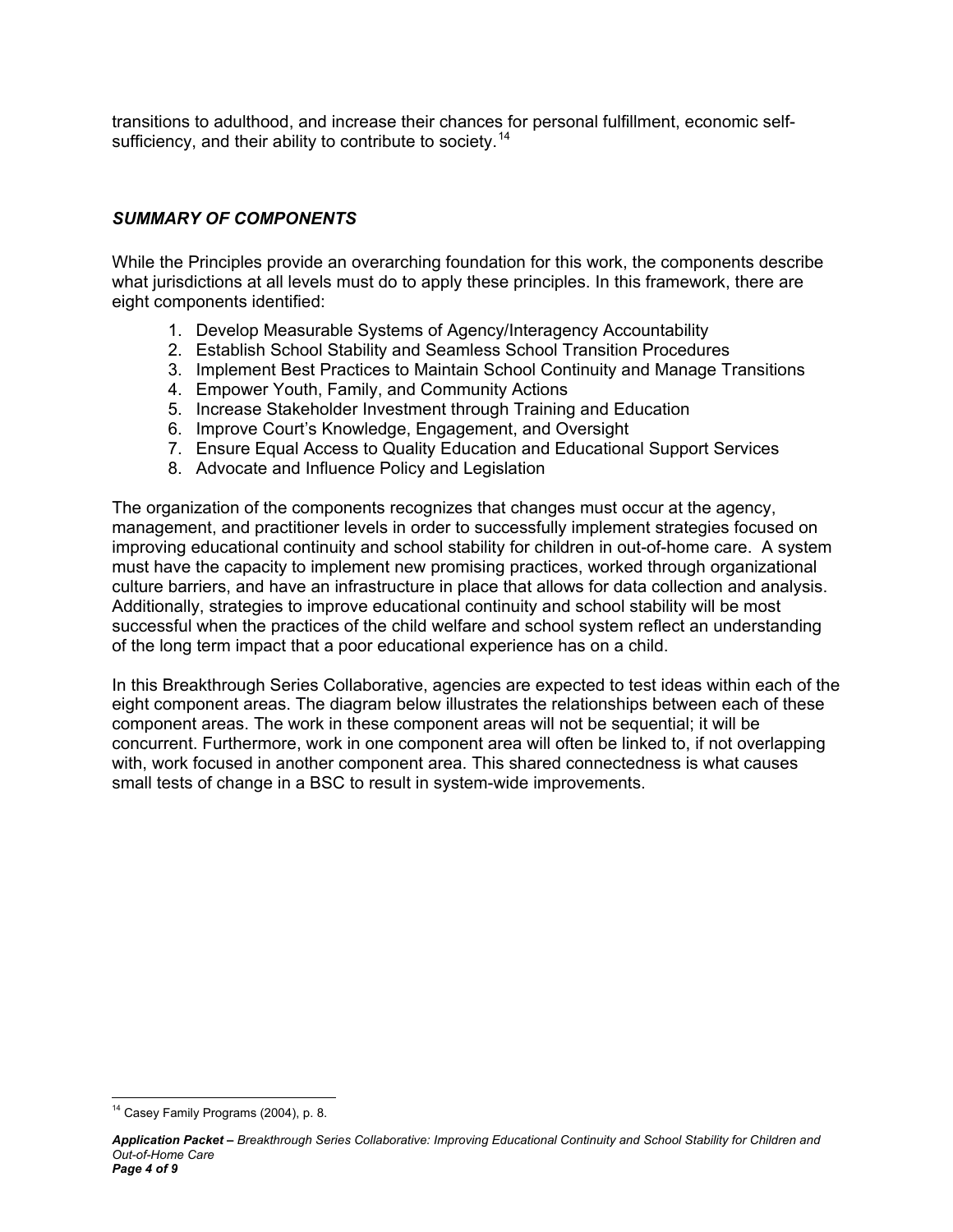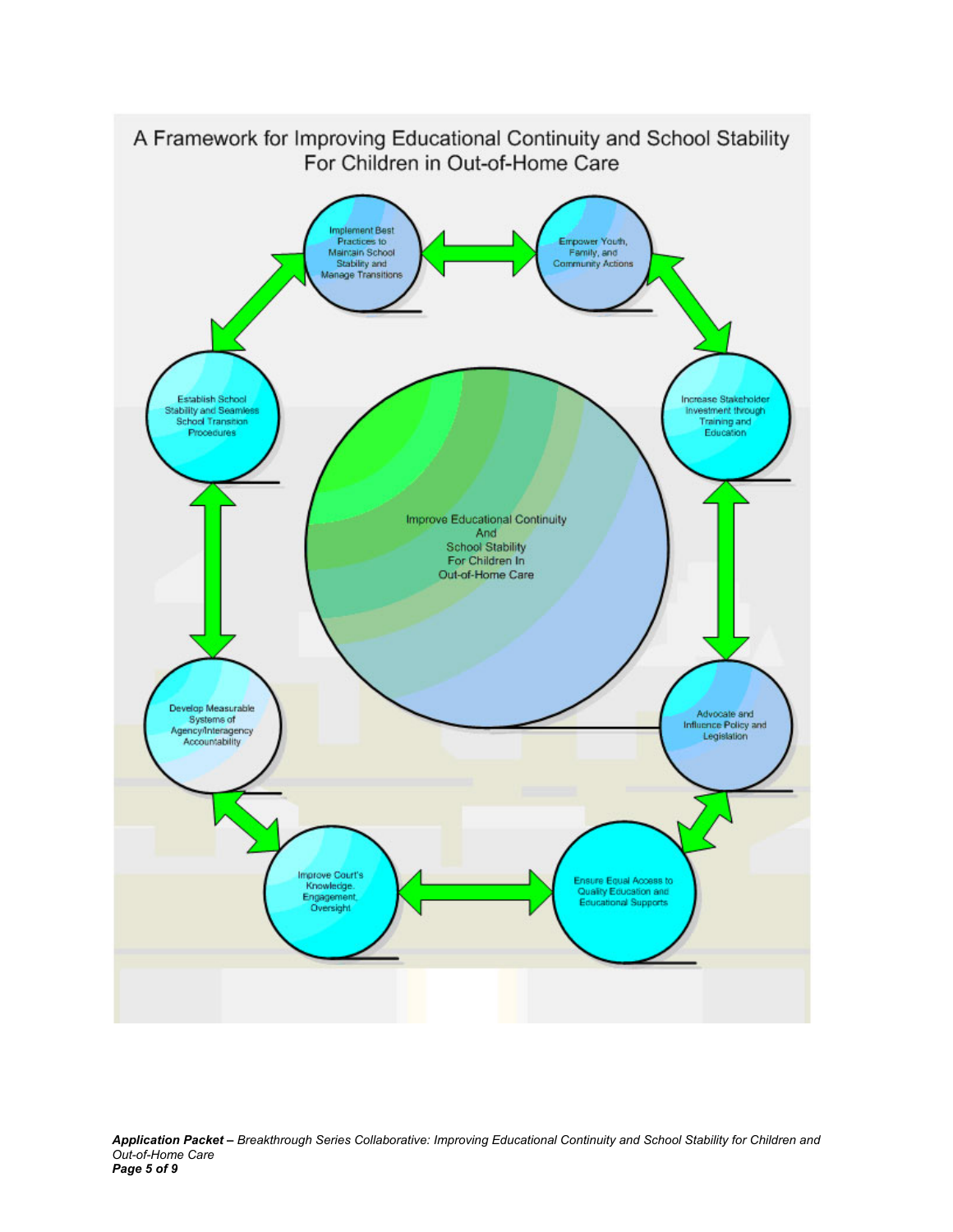## **Component 1: Develop Measurable Systems of Agency/Interagency Accountability**

- A. Create a formal process to improve communication and coordination between the child welfare agency and school districts to facilitate information exchange around their common children.
- B. Provide an expert in educational issues to child welfare workers to link children with educational services and resources.
- C. Identify one adult to serve as the child's decision-maker for school-related decisions when the birth-parents are unable to do so.
- D. Develop regional, preferably statewide, data systems that provide current-year and longitudinal data on students in out of home care for education continuity and success rates.

## **Component 2: Establish School Stability and Seamless School Transition Procedures**

- A. Develop written protocols for school staff on any policy for allowing children in foster care to remain in their school of origin when possible.
- B. Develop written protocols for school staff about what to do when a child who is in foster care is moved into a new school.
- C. Inform old and new school as soon as possible once a decision is made that a child must change schools.
- D. Require that complete school records are immediately transferred to new school once a placement change is needed.
- E. Eliminate (or waive for students in foster care) school policies that require records to be transferred prior to a child's enrollment in a new school.
- F. Ensure that course credits are easily transferred between schools (even from other districts or states).

#### **Component 3: Implement Best Practices to Maintain School Continuity and Manage Transitions**

- A. Provide transportation for students to their schools of origin.
- B. Place children in out-of-home settings that are within the boundaries of their current schools.
- C. When school transfers are necessary, they should, if possible, occur during a natural academic break, i.e., summer or school vacations.
- D. Establish procedures in schools to make sure children get needed services immediately.
- E. Ensure that youth of color are assessed appropriately when transferring to a new school.
- F. Establish age appropriate welcome strategies to integrate children socially into the new school.
- G. Have an advocate for the child check in with the child during the first week at a new school to ensure everything is going smoothly.
- H. Ensure that caseworkers address the educational needs of youth in out-of-home care and track educational progress particularly when placement changes are required.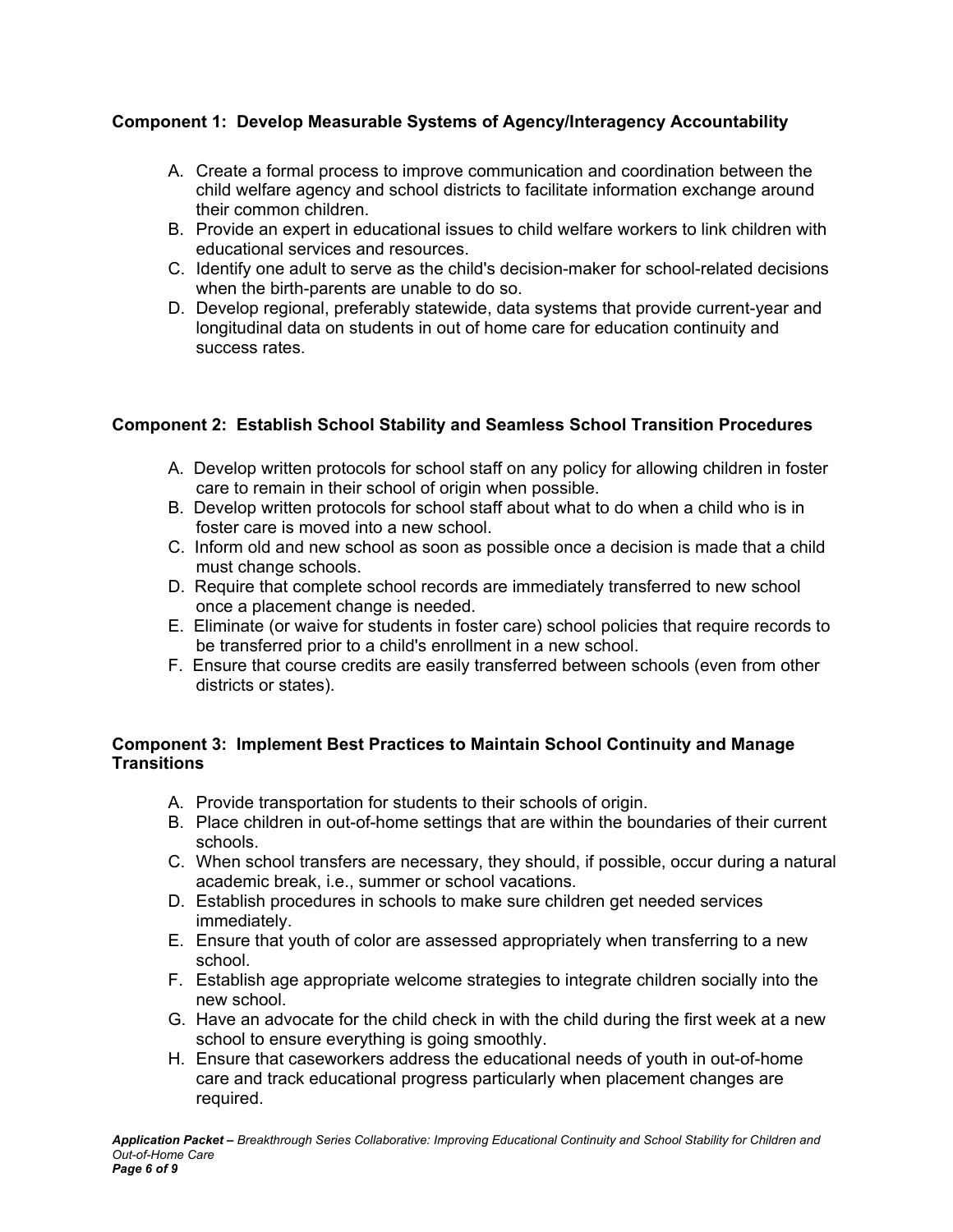## **Component 4: Empower Youth, Family, and Community Actions**

- A. Have court personnel, child welfare workers, teachers, and caregivers ask children and youth in out-of-home care what they need to support them in their school setting.
- B. Educate youth about their educational rights so that they can be self advocates.
- C. Create opportunities for children and youth to raise awareness and advocate for the importance of school stability and educational continuity and its impact on students' ability to succeed academically.
- D. Target foster parent recruitment in neighborhoods surrounding schools/ districts with the largest numbers of removals.
- E. Actively engage birth parents in their child's educational experience.
- F. Engage community partners to provide resources to help address the education needs of children of color.

## **Component 5: Increase Stakeholder Investment through Training and Education**

- A. Raise child welfare stakeholders' awareness of the importance of school stability in improving educational outcomes for children in out-of-home care.
- B. Educate individuals who work with children and youth in out-of-home about the Individuals with Disabilities Education Act (IDEA) provisions that specifically relate to foster care.
- C. Use tools that help caseworkers keep the educational experiences of children a priority.
- D. Educate foster parents about the importance of being involved in the youth's educational experience.
- E. Require pre-service and in-service training around education for foster parents.
- F. Dispel myths among school and child welfare staff about sharing educational information.

## **Component 6: Improve Court's Knowledge, Engagement, and Oversight**

- A. Use tools to help judges, Court Appointed Special Advocates (CASAs), and educational advocates effectively inquire about children's educational history, school status, attendance record, and special needs.
- B. Educate judges on the importance of educational continuity and school stability and concrete ways to ask about it.
- C. Review existing forms used in the court and child welfare system to ensure that appropriate education information is being documented.
- D. Promote court hearings in which the youth, supportive adults, and the judge discuss the youth's future plans, educational aspirations, and career goals.
- E. Minimize the potential conflicts between court dates or other important meetings and student's educational/extracurricular schedules.
- F. Use education experts at court hearings to bridge the gap between the court and the education community.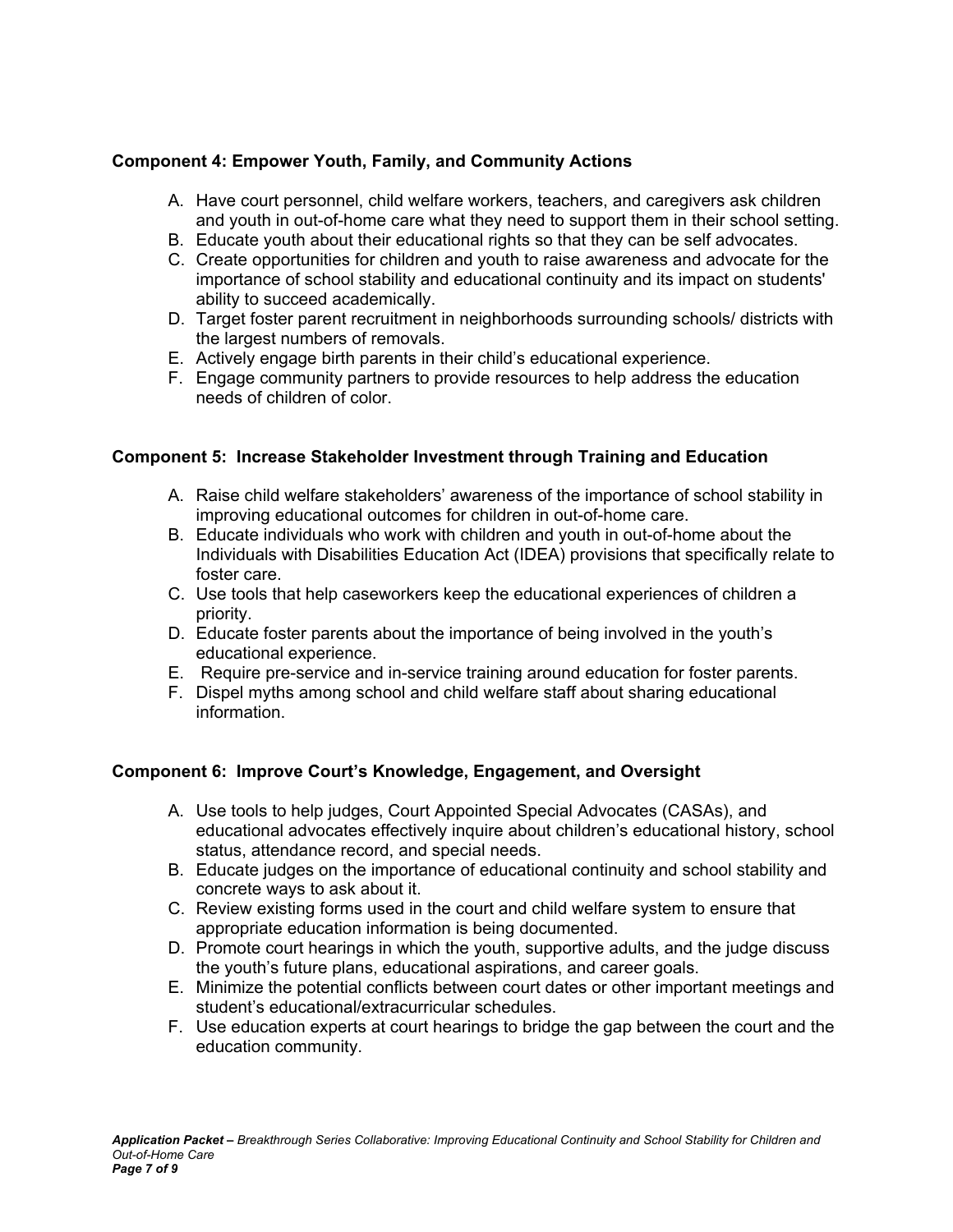#### **Component 7: Ensure Equal Access to Quality Education and Educational Support Services**

- A. Ensure that children in out-of-home care are assessed appropriately, particularly in terms of educational and mental health needs.
- B. Ensure that children in out-of-home care have equal access to after-school programs, extended year or summer school programs, quality tutoring, preschool programs/Headstart and mentoring programs.
- C. Partner with community colleges and other post-secondary institutions to ensure that college-bound students receive supportive services on campus.
- D. Advocate for state programs that allow students enrolled in post-secondary education to remain in placement with foster parents until age 21 or older.
- E. Clearly define who is responsible for transportation funding, especially if the child/youth must travel outside of the school's catchment area.
- F. Provide child care for youth in out-of-home care who have children of their own.
- G. Fund age-appropriate coaching, mentoring, and tutoring for children in out-of-home care.

### **Component 8: Advocate and Influence Policy and Legislation**

- A. Support legislation that allows children in out-of-home care to remain in their schools of origin, if it is in their best interest, even if they change foster care placements.
- B. Advocate for a federal law like McKinney-Vento (including a transportation mandate) that specifically supports children in out-of-home care.
- C. Advocate for language in federal and state law that clearly identifies which jurisdiction pays for education services when children are placed out of state.
- D. Implement state programs that allow students enrolled in post-secondary education to stay with foster parents until age 21 or older.
- E. Create the political will of state/federal legislatures to increase funding for school transportation for children in out of home care.